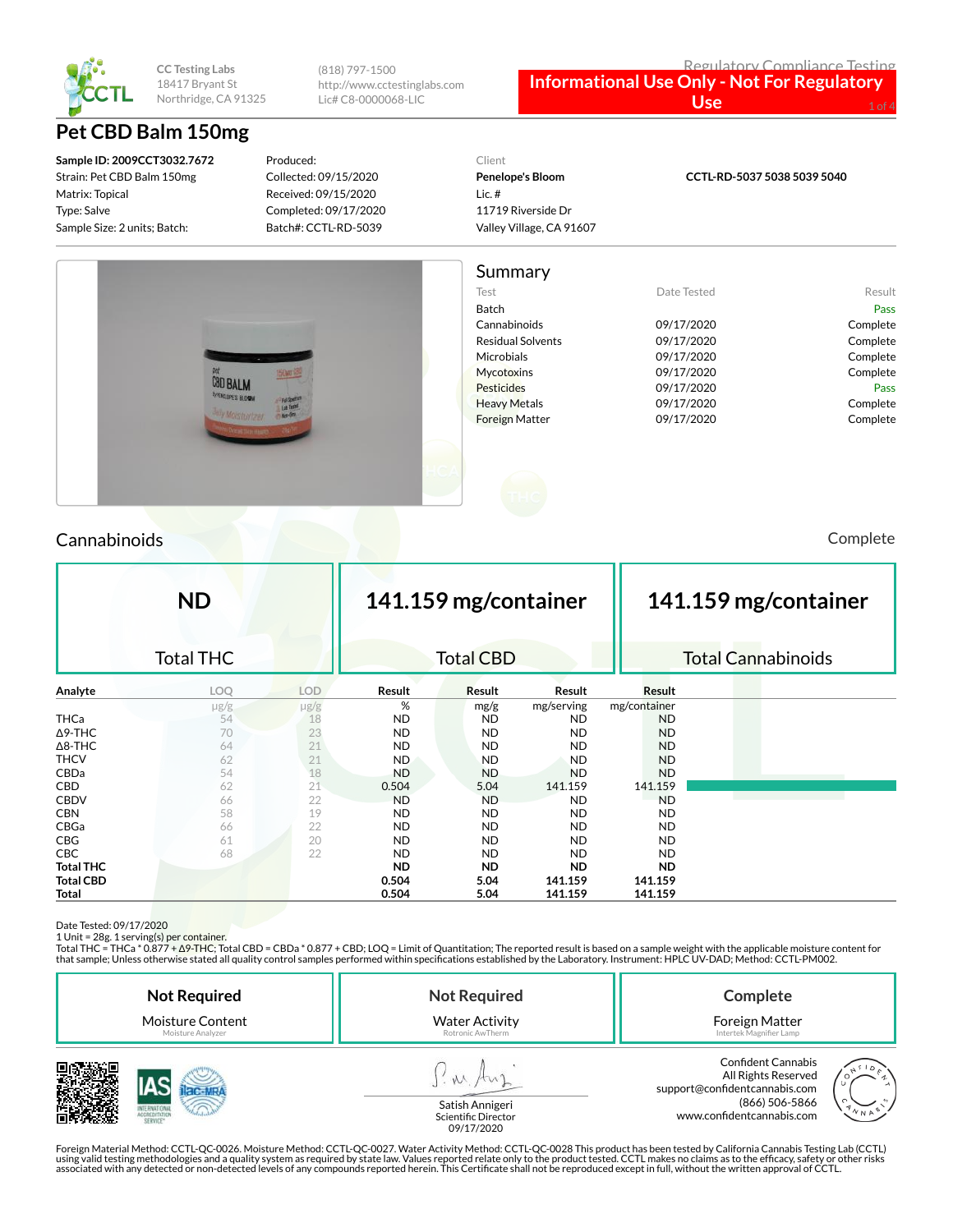

# **Pet CBD Balm 150mg**

(818) 797-1500 http://www.cctestinglabs.com Lic# C8-0000068-LIC



| Sample ID: 2009CCT3032.7672  | Produced:             | Client                   |                             |
|------------------------------|-----------------------|--------------------------|-----------------------------|
| Strain: Pet CBD Balm 150mg   | Collected: 09/15/2020 | <b>Penelope's Bloom</b>  | CCTL-RD-5037 5038 5039 5040 |
| Matrix: Topical              | Received: 09/15/2020  | Lic. $#$                 |                             |
| Type: Salve                  | Completed: 09/17/2020 | 11719 Riverside Dr       |                             |
| Sample Size: 2 units; Batch: | Batch#: CCTL-RD-5039  | Valley Village, CA 91607 |                             |

### Pesticides **Passage Contract Contract Contract Contract Contract Contract Contract Contract Contract Contract Contract Contract Contract Contract Contract Contract Contract Contract Contract Contract Contract Contract Cont**

| Analyte             | <b>LOD</b> | <b>LOO</b> | Limit          | Mass      | <b>Status</b> | Analyte                 | LOD       | LOO       | Limit     | Mass      | <b>Status</b> |
|---------------------|------------|------------|----------------|-----------|---------------|-------------------------|-----------|-----------|-----------|-----------|---------------|
|                     | $\mu$ g/g  | $\mu$ g/g  | $\mu$ g/g      | $\mu$ g/g |               |                         | $\mu$ g/g | $\mu$ g/g | $\mu$ g/g | $\mu$ g/g |               |
| Abamectin           | 0.04       | 0.078      | 0.1            | <b>NR</b> | NT            | Fludioxonil             | 0.02      | 0.078     | 0.1       | <b>NR</b> | <b>NT</b>     |
| Acephate            | 0.005      | 0.078      | 0.1            | <b>NR</b> | NT            | Hexythiazox             | 0.005     | 0.078     | 0.1       | <b>NR</b> | <b>NT</b>     |
| Acequinocyl         | 0.04       | 0.078      | 0.1            | <b>NR</b> | <b>NT</b>     | Imazalil                | 0.005     | 0.078     | 0.005     | <b>NR</b> | <b>NT</b>     |
| Acetamiprid         | 0.005      | 0.078      | 0.1            | <b>NR</b> | NT            | Imidacloprid            | 0.005     | 0.078     | 5         | <b>NR</b> | <b>NT</b>     |
| Aldicarb            | 0.005      | 0.078      | 0.005          | <b>NR</b> | <b>NT</b>     | <b>Kresoxim Methyl</b>  | 0.005     | 0.078     | 0.1       | <b>NR</b> | <b>NT</b>     |
| Azoxystrobin        | 0.02       | 0.078      | 0.1            | <b>NR</b> | NT            | Malathion               | 0.039     | 0.078     | 0.5       | <b>NR</b> | <b>NT</b>     |
| <b>Bifenazate</b>   | 0.005      | 0.078      | 0.1            | <b>NR</b> | <b>NT</b>     | Metalaxyl               | 0.005     | 0.078     | 2         | <b>NR</b> | <b>NT</b>     |
| <b>Bifenthrin</b>   | 0.01       | 0.078      | 3              | <b>NR</b> | <b>NT</b>     | Methiocarb              | 0.005     | 0.078     | 0.005     | <b>NR</b> | <b>NT</b>     |
| <b>Boscalid</b>     | 0.005      | 0.078      | 0.1            | <b>NR</b> | <b>NT</b>     | Methomyl                | 0.005     | 0.078     | 1         | <b>NR</b> | <b>NT</b>     |
| Captan              | 0.3        | 0.4        | 0.7            | <b>NR</b> | NT            | <b>Mevinphos</b>        | 0.005     | 0.078     | 0.005     | <b>NR</b> | <b>NT</b>     |
| Carbaryl            | 0.005      | 0.078      | 0.5            | <b>NR</b> | <b>NT</b>     | Myclobutanil            | 0.005     | 0.078     | 0.1       | <b>NR</b> | <b>NT</b>     |
| Carbofuran          | 0.005      | 0.078      | 0.005          | <b>NR</b> | <b>NT</b>     | Naled                   | 0.005     | 0.078     | 0.1       | <b>NR</b> | <b>NT</b>     |
| Chlorantraniliprole | 0.005      | 0.078      | 10             | <b>NR</b> | <b>NT</b>     | Oxamyl                  | 0.005     | 0.078     | 0.5       | <b>NR</b> | <b>NT</b>     |
| Chlordane           | 0.005      | 0.078      | 0.005          | <b>NR</b> | NT            | Paclobutrazol           | 0.005     | 0.078     | 0.005     | <b>NR</b> | <b>NT</b>     |
| Chlorfenapyr        | 0.01       | 0.078      | 0.01           | <b>NR</b> | <b>NT</b>     | Parathion Methyl        | 0.02      | 0.078     | 0.02      | <b>NR</b> | <b>NT</b>     |
| Chlorpyrifos        | 0.02       | 0.078      | 0.02           | <b>NR</b> | <b>NT</b>     | Pentachloronitrobenzene | 0.005     | 0.078     | 0.1       | <b>NR</b> | <b>NT</b>     |
| Clofentezine        | 0.005      | 0.078      | 0.1            | <b>NR</b> | <b>NT</b>     | Permethrin              | 0.02      | 0.078     | 0.5       | <b>NR</b> | <b>NT</b>     |
| Coumaphos           | 0.01       | 0.078      | 0.01           | <b>NR</b> | <b>NT</b>     | Phosmet                 | 0.005     | 0.078     | 0.1       | <b>NR</b> | <b>NT</b>     |
| Cyfluthrin          | 0.3        | 0.6        | $\overline{2}$ | <b>NR</b> | <b>NT</b>     | Piperonyl Butoxide      | 0.005     | 0.078     | 3         | <b>NR</b> | <b>NT</b>     |
| Cypermethrin        | 0.15       | 0.3        | $\mathbf{1}$   | <b>NR</b> | <b>NT</b>     | <b>Prallethrin</b>      | 0.03      | 0.078     | 0.1       | <b>NR</b> | <b>NT</b>     |
| Daminozide          | 0.036      | 0.078      | 0.036          | <b>NR</b> | <b>NT</b>     | Propiconazole           | 0.005     | 0.078     | 0.1       | <b>NR</b> | <b>NT</b>     |
| Diazinon            | 0.005      | 0.078      | 0.1            | <b>NR</b> | <b>NT</b>     | Propoxur                | 0.005     | 0.078     | 0.005     | <b>NR</b> | <b>NT</b>     |
| <b>Dichlorvos</b>   | 0.039      | 0.078      | 0.039          | <b>NR</b> | <b>NT</b>     | Pyrethrins              | 0.05      | 0.1       | 0.5       | <b>ND</b> | Pass          |
| Dimethoate          | 0.005      | 0.078      | 0.005          | <b>NR</b> | <b>NT</b>     | Pyridaben               | 0.005     | 0.078     | 0.1       | <b>NR</b> | <b>NT</b>     |
| Dimethomorph        | 0.078      | 0.313      | $\overline{2}$ | <b>NR</b> | <b>NT</b>     | Spinetoram              | 0.005     | 0.078     | 0.1       | <b>NR</b> | <b>NT</b>     |
| Ethoprophos         | 0.005      | 0.078      | 0.005          | <b>NR</b> | <b>NT</b>     | Spinosad                | 0.005     | 0.078     | 0.1       | <b>ND</b> | Pass          |
| Etofenprox          | 0.005      | 0.078      | 0.005          | <b>NR</b> | <b>NT</b>     | Spiromesifen            | 0.005     | 0.078     | 0.1       | <b>NR</b> | <b>NT</b>     |
| Etoxazole           | 0.005      | 0.078      | 0.1            | <b>NR</b> | <b>NT</b>     | Spirotetramat           | 0.005     | 0.078     | 0.1       | <b>NR</b> | <b>NT</b>     |
| Fenhexamid          | 0.015      | 0.078      | 0.1            | <b>NR</b> | <b>NT</b>     | Spiroxamine             | 0.005     | 0.078     | 0.005     | <b>NR</b> | <b>NT</b>     |
| Fenoxycarb          | 0.005      | 0.078      | 0.005          | <b>NR</b> | NT            | Tebuconazole            | 0.005     | 0.078     | 0.1       | <b>NR</b> | <b>NT</b>     |
| Fenpyroximate       | 0.005      | 0.078      | 0.1            | <b>NR</b> | <b>NT</b>     | Thiacloprid             | 0.005     | 0.078     | 0.005     | <b>NR</b> | <b>NT</b>     |
| Fipronil            | 0.005      | 0.078      | 0.005          | <b>NR</b> | <b>NT</b>     | Thiamethoxam            | 0.005     | 0.078     | 5         | <b>NR</b> | <b>NT</b>     |
| Flonicamid          | 0.005      | 0.078      | 0.1            | <b>NR</b> | <b>NT</b>     | Trifloxystrobin         | 0.005     | 0.078     | 0.1       | <b>NR</b> | <b>NT</b>     |

Date Tested: 09/17/2020

LOQ = Limit of Quantitation; Unless otherwise stated all quality control samples performed within specifications established by the Laboratory. Instrument: LC/MS, GC/MS;<br>Method: CCTL-PM020 (LC/MS), CCTL-PM030 (GC/MS).



**MA** 

Confident Cannabis All Rights Reserved support@confidentcannabis.com (866) 506-5866 www.confidentcannabis.com



Satish Annigeri Scientific Director 09/17/2020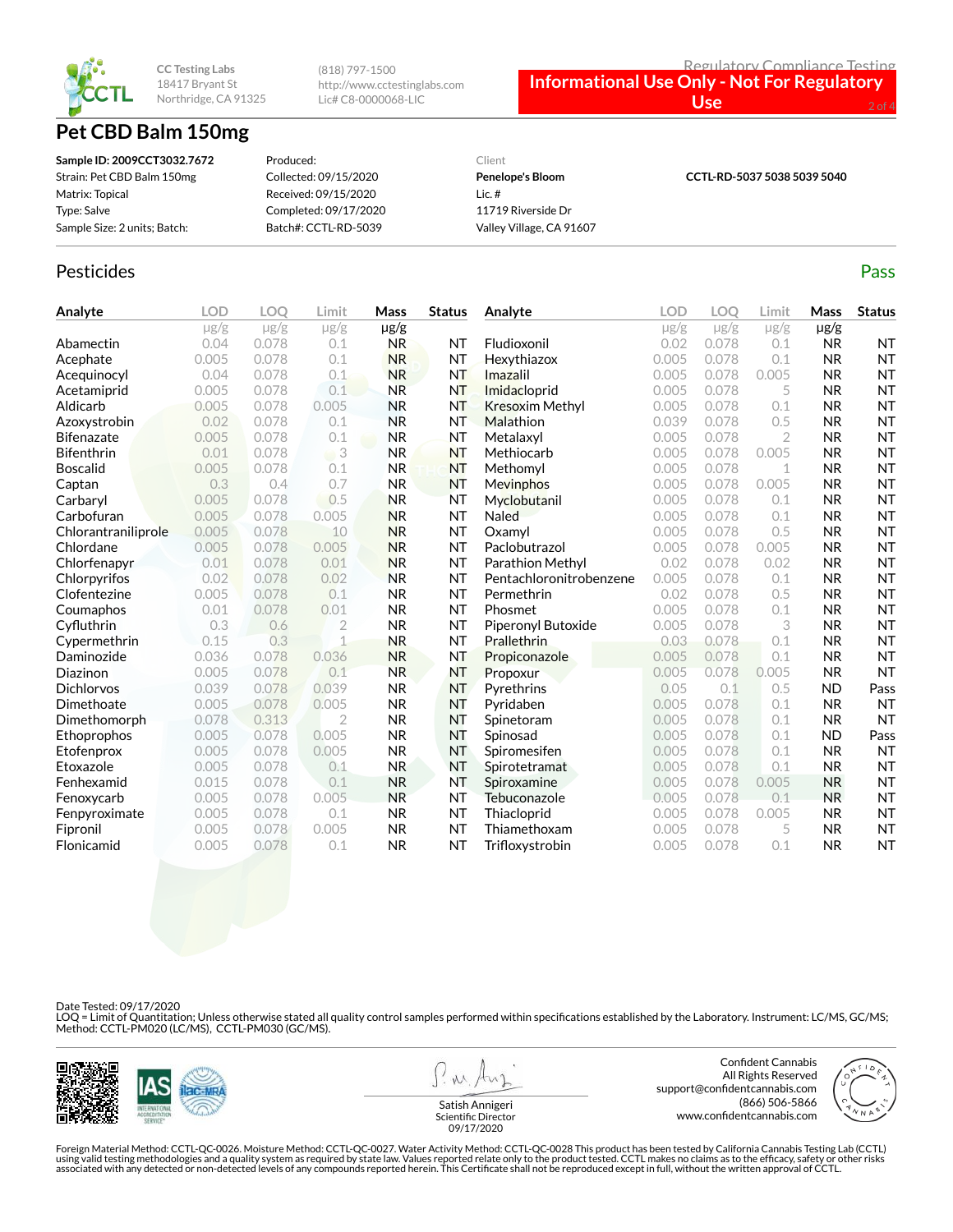

# **Pet CBD Balm 150mg**

| Regulatory Compliance Testin                       |
|----------------------------------------------------|
| <b>Informational Use Only - Not For Regulatory</b> |

 $$ 

| Sample ID: 2009CCT3032.7672  | Produced:             | Client                   |                             |
|------------------------------|-----------------------|--------------------------|-----------------------------|
| Strain: Pet CBD Balm 150mg   | Collected: 09/15/2020 | Penelope's Bloom         | CCTL-RD-5037 5038 5039 5040 |
| Matrix: Topical              | Received: 09/15/2020  | Lic. #                   |                             |
| Type: Salve                  | Completed: 09/17/2020 | 11719 Riverside Dr       |                             |
| Sample Size: 2 units; Batch: | Batch#: CCTL-RD-5039  | Valley Village, CA 91607 |                             |
|                              |                       |                          |                             |

(818) 797-1500

http://www.cctestinglabs.com Lic# C8-0000068-LIC

#### Microbials Complete

| Analyte                       | Result    | <b>Status</b> |
|-------------------------------|-----------|---------------|
| Aspergillus flavus            | <b>NR</b> | <b>NT</b>     |
| Aspergillus fumigatus         | <b>NR</b> | <b>NT</b>     |
| Aspergillus niger             | <b>NR</b> | <b>NT</b>     |
| Aspergillus terreus           | <b>NR</b> | <b>NT</b>     |
| Shiga toxin-producing E. Coli | NR.       | <b>NT</b>     |
| Salmonella SPP                | NR.       | <b>NT</b>     |

Date Tested: 09/17/2020

TNTC = Too Numerous to Count; Unless otherwise stated all quality control samples performed within specifications established by the Laboratory. Instrument: qPCR;<br>Method: CCTL-QC-0010, CCTL-QC-0011, CCTL-QC-0012.

| <b>Mycotoxins</b> | Complete |
|-------------------|----------|
|                   |          |

| Analyte                 | <b>LOD</b> | LOO       | Limit | Units     | <b>Status</b> |
|-------------------------|------------|-----------|-------|-----------|---------------|
|                         | $\mu$ g/g  | $\mu$ g/g | µg/kg | µg/kg     |               |
| <b>B1</b>               | 0.0000049  | 0.0000098 | 20    | <b>NR</b> | <b>NT</b>     |
| <b>B2</b>               | 0.0000049  | 0.0000098 | 20    | <b>NR</b> | <b>NT</b>     |
| G1                      | 0.0000049  | 0.0000098 | 20    | <b>NR</b> | <b>NT</b>     |
| G <sub>2</sub>          | 0.0000049  | 0.0000098 | 20    | <b>NR</b> | <b>NT</b>     |
| <b>Total Aflatoxins</b> | 0.0000049  | 0.0000098 | 20    | <b>NR</b> | <b>NT</b>     |
| Ochratoxin A            | 0.0000049  | 0.000039  | 20    | <b>NR</b> | <b>NT</b>     |

#### Date Tested: 09/17/2020

LOQ = Limit of Quantitation; Unless otherwise stated all quality control samples performed within specifications established by the Laboratory. Instrument: LC/MS; Method:<br>CCTL-PM020.

| <b>Heavy Metals</b> |            |            |           |           | Complete      |
|---------------------|------------|------------|-----------|-----------|---------------|
| Analyte             | <b>LOD</b> | <b>LOQ</b> | Limit     | Units     | <b>Status</b> |
|                     | $\mu$ g/g  | $\mu$ g/g  | $\mu$ g/g | $\mu$ g/g |               |
| Arsenic             | 0.0168     | 0.0509     | 0.2       | <b>NR</b> | <b>NT</b>     |
| Cadmium             | 0.0008     | 0.0024     | 0.2       | <b>NR</b> | <b>NT</b>     |
| Lead                | 0.0045     | 0.0138     | 0.5       | <b>NR</b> | <b>NT</b>     |
| Mercury             | 0.0013     | 0.004      | 0.1       | <b>NR</b> | <b>NT</b>     |

Date Tested: 09/17/2020

LOQ = Limit of Quantitation; Unless otherwise stated all quality control samples performed within specifications established by the Laboratory. Instrument: ICP-MS; Method: CCTL-PM005.



**MA** 

Confident Cannabis All Rights Reserved support@confidentcannabis.com (866) 506-5866 www.confidentcannabis.com



Satish Annigeri Scientific Director 09/17/2020